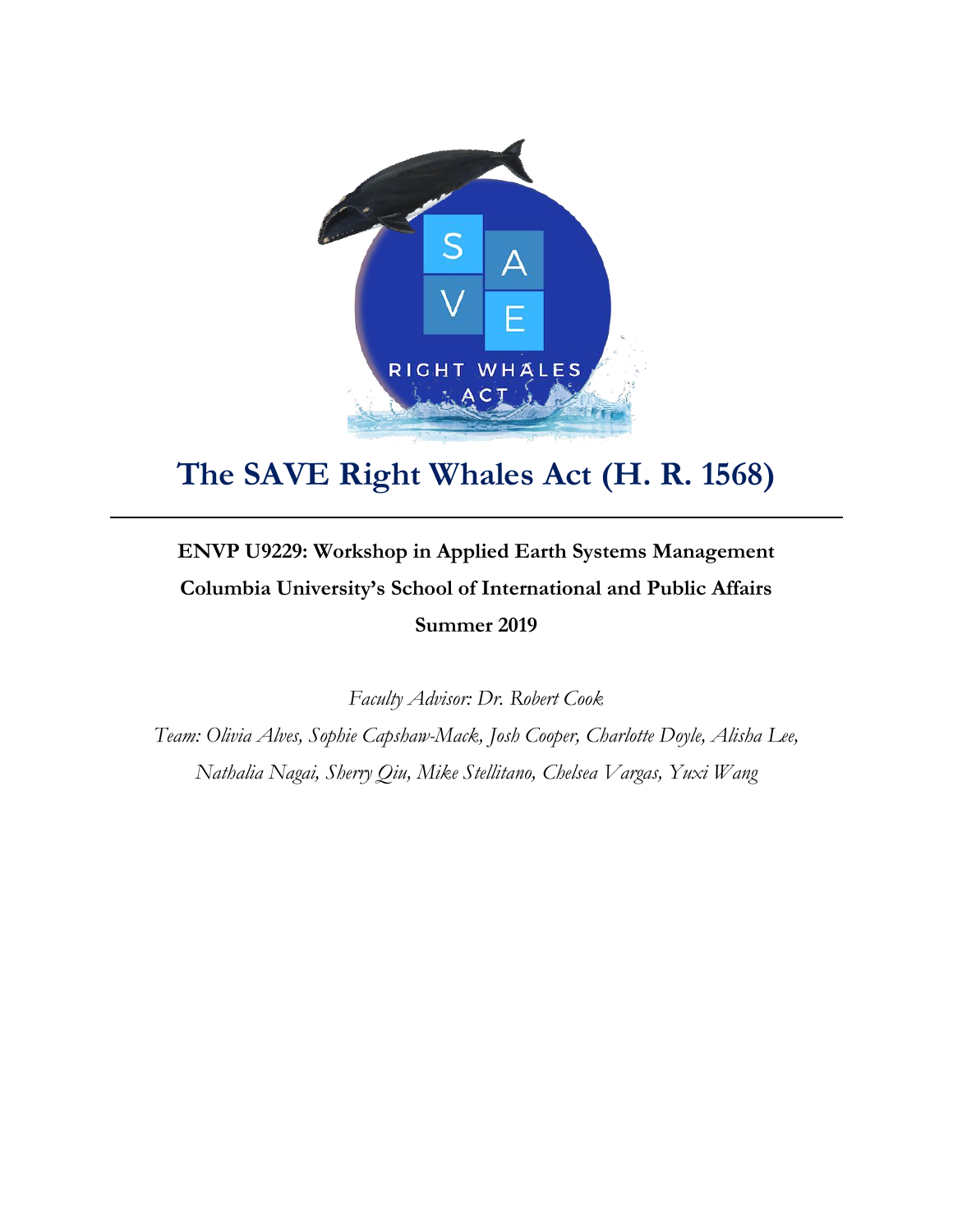## **TABLE OF CONTENTS**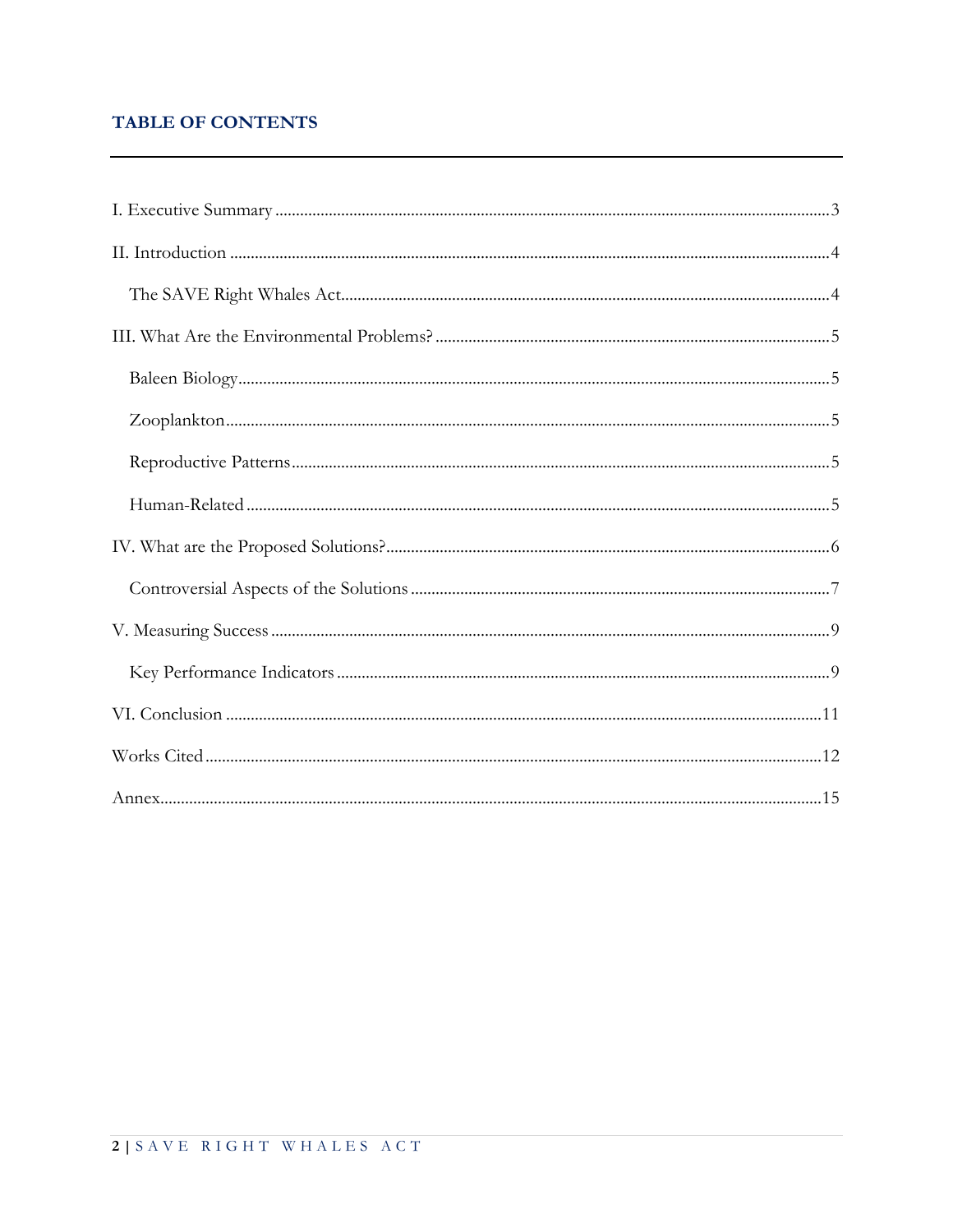## **I. EXECUTIVE SUMMARY:**

The current population of roughly 411 Northern Atlantic right whales is in immediate danger of extinction. Climate change and industries like shipping and fishing have led to a rapid decline in the right whale population over the past decade (Gutbrod and Greene, 445). The species is on pace to become extinct ahead of the original projection of 200 years (Kraus *et al.,* 2). Given human-related threats have led to the North Atlantic right whale population crisis, government action is needed to save the North Atlantic right whale population.

Human whaling was the cause of the original right whale population decline in the 19th and 20th centuries. Despite protection from whaling since 1945, mortality continues due to undesired interactions with human activities such as fishing and shipping. North Atlantic right whales are known as "urban whales" due to their tendency to swim near major cities and busy ports along the Eastern United States and Southern Canada (Annex, figure 1). This leaves right whales susceptible to death from ships and fishing lines, which together account for the majority of recorded right whale deaths in modern times (Pettis *et al.,* 2). High mortality rates, combined with the low fecundity of right whales, means that the population is classified as critically endangered and needs immediate and continued intervention.

In addition, these threats are further compounded by the shifting migratory patterns of North Atlantic right whales, caused by changing populations of their primary food source: zooplankton. North Atlantic right whales are described as "grazers" by scientists, given their tendency to eat large volumes of zooplankton near the surface of the ocean water. A North Atlantic right whale can eat up to 5,000 pounds of zooplankton during its feeding season. As ocean temperatures warm, zooplankton populations are shifting northward to colder waters. The whales' high dependence on zooplankton means that they too are shifting, pushing them into unprotected waters where risks of death from ship strike and fishing line entanglement increase.

The shifting migratory patterns of the right whale population in recent years and continued mortality events require further action. The United States Congress believes that cooperative action must be taken with Canada, as well as the committed engagement of other entities and stakeholders in stabilizing the remaining North Atlantic right whale population.

The Scientific Assistance for Very Endangered North Atlantic Right Whales Act of 2019 (SAVE Right Whales Act) aims to help the conservation and recovery of the North Atlantic right whale population by offering financial support to entities and programs focused on right whale conservation. The Act will also require the surveying of the zooplankton population's abundance and distribution in the North Atlantic, and encourages cooperation between the United States and Canadian governments in pursuing this goal. Understanding the zooplankton populations will help scientists and conservationists understand the shifting migration patterns of right whales and where protections are most needed.

There is not much time left for the North Atlantic right whale species to recover. Potential solutions, some of which are described in the below text, will take years to implement and require political will. Nonetheless, imposing new regulations and implementing innovative technology is worth trying, as it is all we have left to save the North Atlantic right whale from extinction.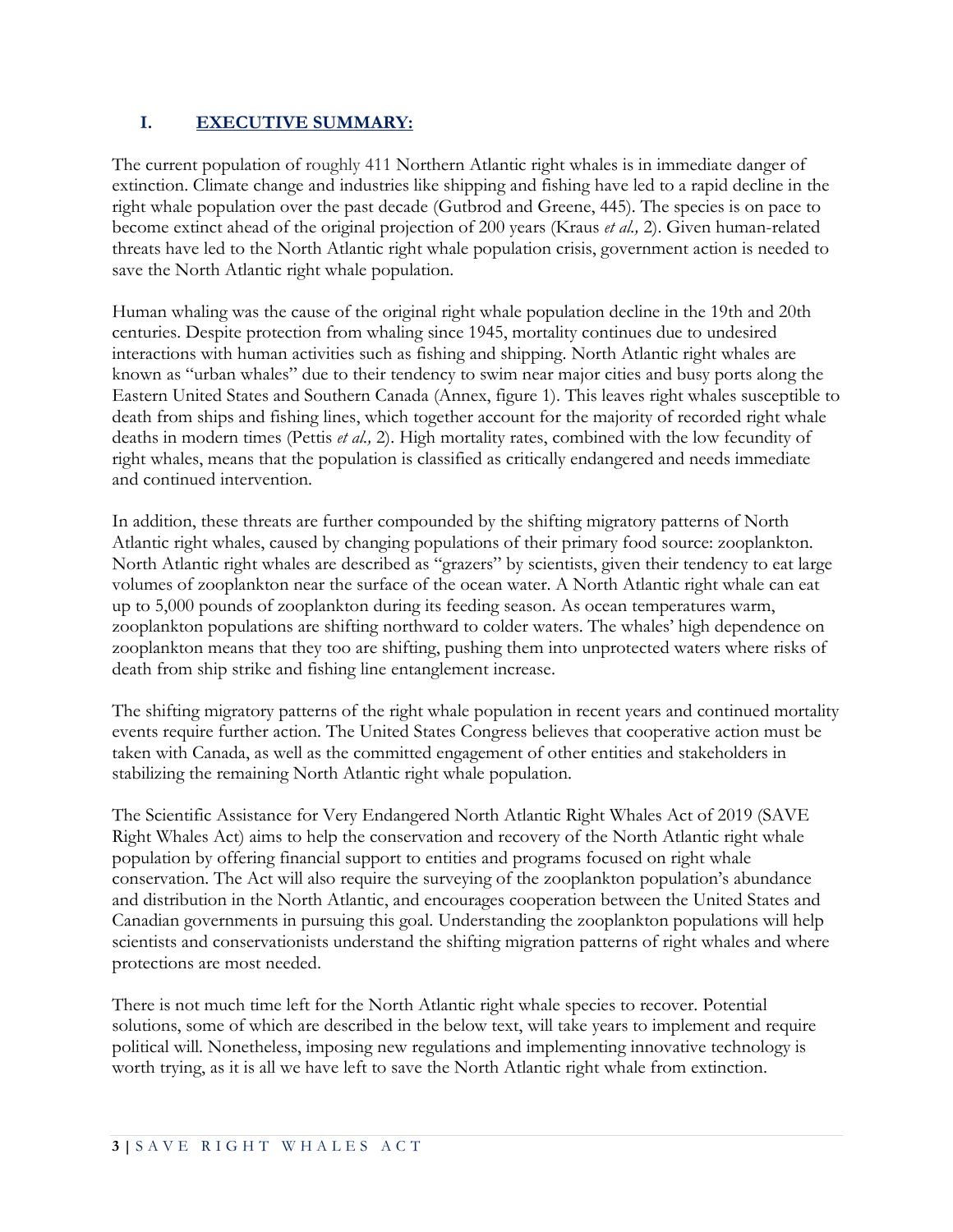## **II. INTRODUCTION:**

The highly endangered North Atlantic right whale population is decreasing at drastic rates. Whaling initially decimated the population until protections were established for the species by the International Convention for the Regulation of Whaling in 1949 (Mullen et al.). Named for being the "right" whale to hunt because they float once dead, North Atlantic right whales continue to be threatened by human impacts (NOAA Fisheries). The situation today is critical: six North Atlantic right whales—more than 1 percent of the entire population—died in June 2019 (Yong). There are approximately only 411 whales left today.

Ship strikes and fishing-line entanglements are the two primary human-driven causes of North Atlantic right whale deaths (NOAA Fisheries). Ocean noise, a secondary problem, increases stress levels for North Atlantic right whales, which ultimately contributes to shorter lifespans (NOAA Fisheries) and may even decrease reproduction rates. The United States Congress believes that cooperative action must be taken between the governments of the U.S. and Canada, as well as the committed engagement of other entities and stakeholders in stabilizing the North Atlantic right whale population.

Deaths from ship strikes and fishing-line entanglement are exacerbated by shifting populations of right whales. The primary driver of the North Atlantic right whales' migration patterns is zooplankton, its main food source. The North Atlantic right whale is heavily reliant on large volumes of zooplankton, eating up to 5,000 pounds every day during feeding season. As the Atlantic Ocean temperature rises, zooplankton populations are shifting northward to cooler waters. North Atlantic right whales are following them into these waters, which is pushing them into unprotected waters.

The SAVE Right Whales Act intends to address these mounting issues with the following proposal:

#### *The Save Right Whales Act*

The SAVE Right Whales Act provides \$5 million in funding annually for 10 years, with the aim to:

- 1. "Rebuild healthy populations of the North Atlantic right whale.
- 2. Assist in the conservation and protection of North Atlantic right whales by supporting North Atlantic right whale conservation programs that minimize conflicts between North Atlantic right whales and human activities.
- 3. Provide financial resources for those programs." (H.R. 1568, 1)

Though "healthy populations" of right whales is not defined in the bill, pre-whaling numbers reveal that a viable North Atlantic right whale population has between 9,000 and 23,000 individuals (Roman et al.). Achieving this would be impossible from the 10-year long policy, however the SAVE Act is an important step in the right direction. The below paper will address the primary environmental problems facing North Atlantic right whales, outline potential solutions, and define potential metrics for monitoring and evaluating success.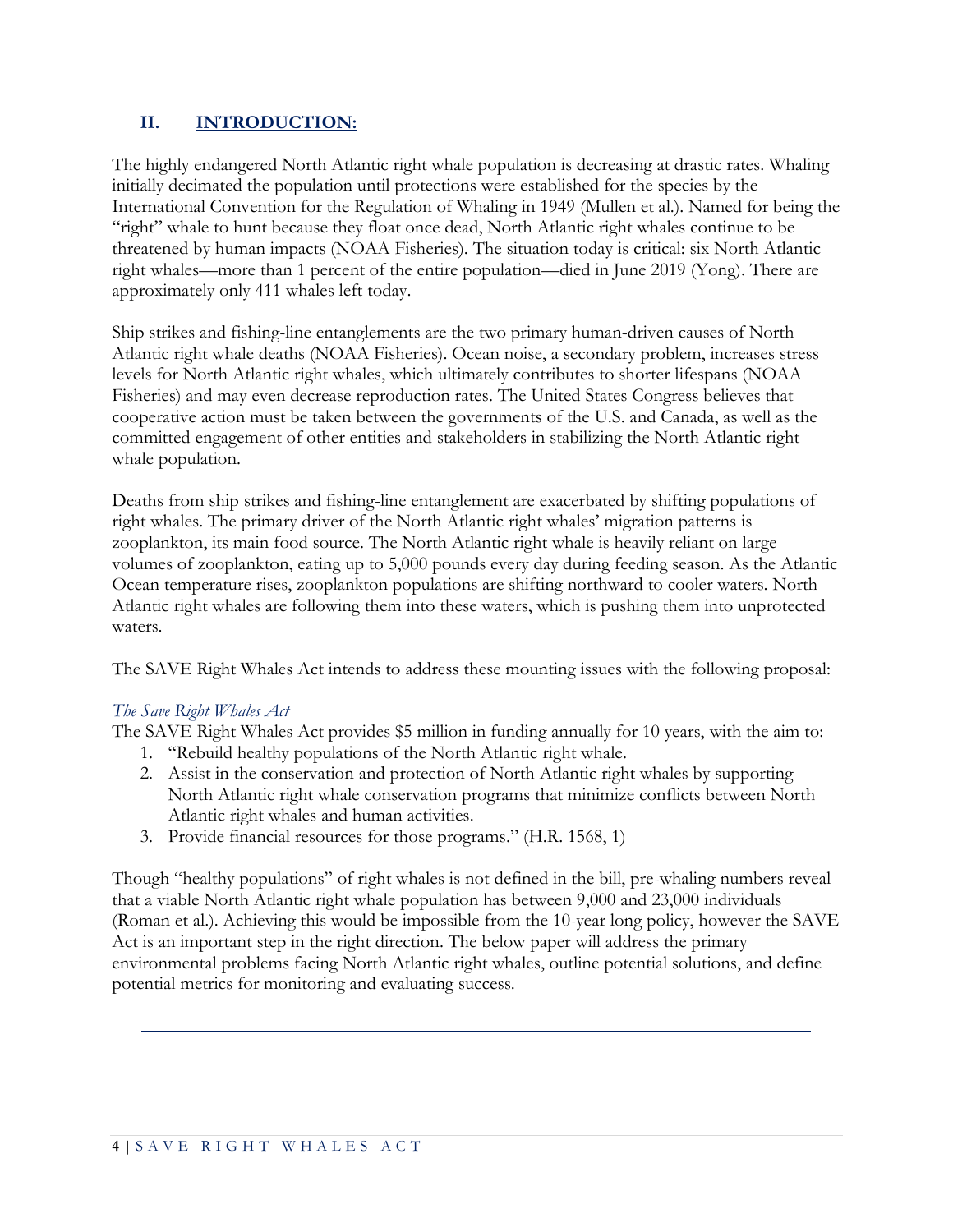#### **III. THE ENVIRONMENTAL PROBLEMS:**

#### **Baleen Biology**

Right whales have several unique biological characteristics that allowed them to thrive in the world's oceans before humans began hunting the species (Mayo and Marx, 2214). Right Whales are baleen whales, meaning that they have specialized teeth that allow them to filter feed in the ocean (Mayo and Marx, 2214). Baleen teeth are made from the same proteins as human fingernails (Mayo and Marx, 2214). These specialized baleen teeth are long and comb-like, which allows right whales to strain or filter zooplankton out of the water while intaking hundreds of gallons of water at once (Mayo and Marx, 2214). Baleen whales have become specialists in this sense, and they use baleen feeding in order to eat large quantities of small microorganisms (Mayo and Marx, 2214).

#### **Zooplankton**

North Atlantic right whales have developed into specialists that rely on heavy quantities of C. finmarcicius in particular (Mayo and Marx, 2219). The timing of the whale's foraging season is reliant on when the zooplankton the whales rely on are reaching a later stage in their life cycle (Mayo and Marx, 2219). This is advantageous for the whales, for during this time the zooplankton are at their largest, and they also are closer to the surface where whales can easily feed on mass quantities of the plankton (Mayo and Marx, 2219). By taking advantage of the timing and life cycle of C. finmarcicius, right whales can feed during a time of the year when they can maximize their calorie intake (Mayo and Marx, 2217). Conditions are so primed for whales during foraging that some whales have been seen with open mouths filtering feeding plankton for up to 58 minutes out of a given hour, indicating just how crucial this feeding period is for the species (Mayo and Marx, 2217).

In recent years, Zooplankton populations have been shifting northward to colder ocean waters. The whales' high dependence on zooplankton means that they too are shifting, pushing them into unprotected waters where risks of death from ship strike and fishing line entanglement are higher. A right whale cannot simply begin feeding on fish if zooplankton numbers are declining, because its baleen biology has catered it to feeding on plankton. On top of this, the whales' large size and long migration require that it maximize its efficiency in feeding and consume large quantities of plankton continually during this time (Mayo and Marx, 2217).

#### **Reproductive Patterns**

In 2018, there were no documented births of North Atlantic right whale calves. This is part of a larger trend in birth-rate that suggests a decreasing reproductive rate for the North Atlantic right whale (Greenhalgh). It takes 8 to 10 years for North Atlantic right whale females to reach sexual maturity (Frasier et al., 5277). Pregnancy takes a year, and females wait 3 to 4 years between pregnancies (Frasier et al., 5279). The lack of sexually mature females in the population has hindered population growth (Fujiwara and Caswell, 3). Given the current environmental problems, the reproductive behavior of the North Atlantic right whale is not favorable to recover it to the prewhaling population of 9,000 to 23,000 (Roman et al., 1).

## **Human-related Threats**

#### *Fishing Traps*

Entanglement with fishing and lobster-pot lines during right whales' migration and feeding seasons has injured up to 80 percent of the right whale population, or caused deaths (Gutbrod and Greene, 445). Several fisheries are located on migratory routes and foraging grounds (Gutbrod and Greene, 445). Investigators discovered that right whales trapped in their breeding and calving grounds were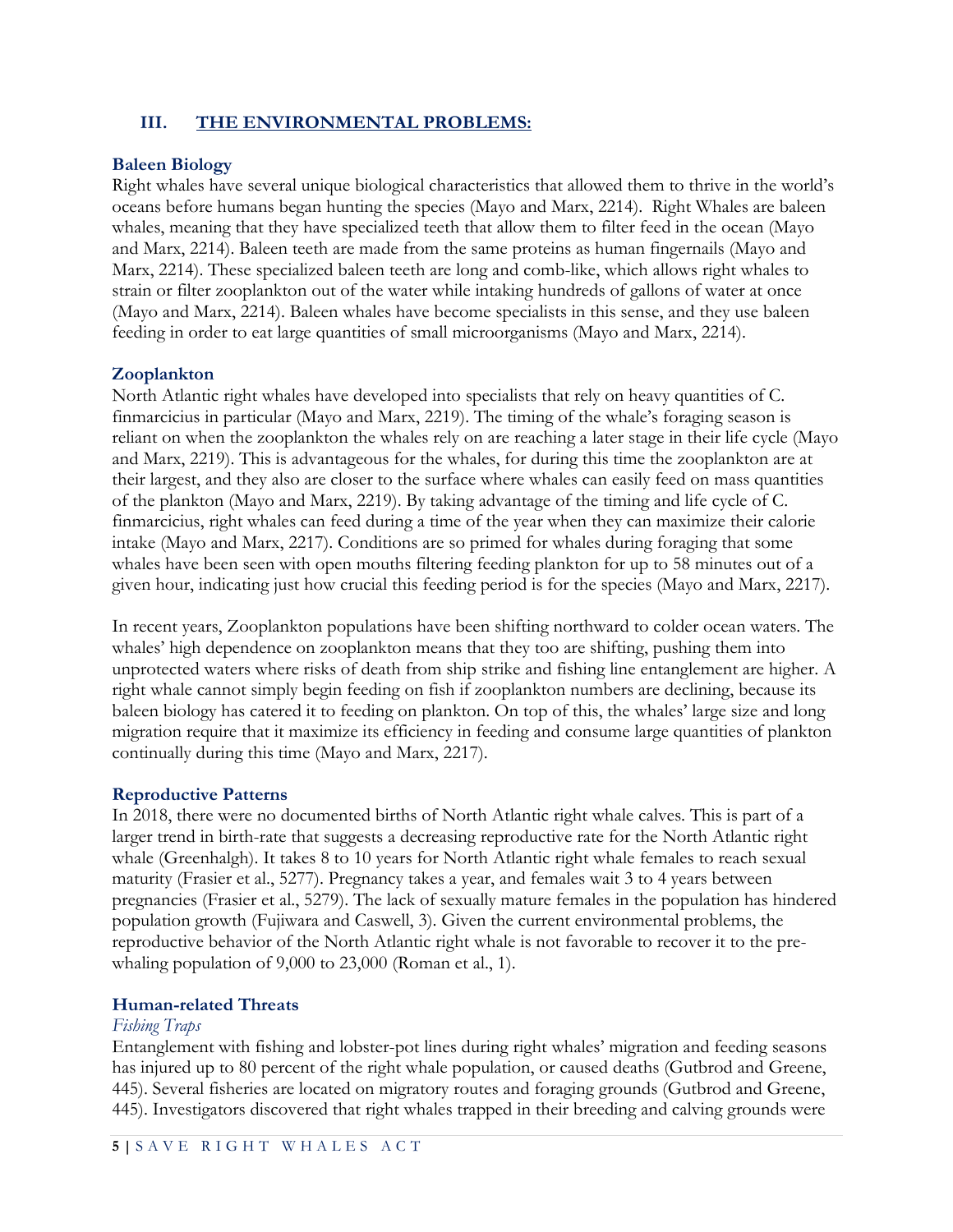mostly entangled with vertical and horizontal lines used in fixed-gear fisheries, e.g., gillnets and pot gear (Johnson *et al.,* 636). Whales that are entangled in fixed gillnets can drown, and those entangled in drift gillnets can drag gear for long distances as they migrate and forage, consequently leading to extreme fatigue (Johnson *et al.,* 639). Similarly, ground ropes or vertical ropes connecting lobster pots can entangle whales around their bodies and fins, causing lacerations or broken bones that can result in permanent injury and death (Johnson *et al.,* 638).

#### *Whale Fatalities from Ship Collisions*

Vessel strikes with fast-moving ships has been another major agent of mortality (Conn and Silber, 2). Shipping routes directly intersect with right whale migratory paths along the east coast of the United States and Canada (Conn and Silber, 2). Female right whales have to share their migration paths with ships serving the eastern United States and Canada, including hydrofoil ferries, whalewatching vessels and recreational crafts (Keller, *et al.,* 428). Collisions result in adverse outcomes, such as death or severe injuries, including fractured bones, hemorrhaging or propeller lacerations (Conn & Silber, 1). Usually, whales are unable to be detected by ship radar in advance or are found too late to be avoided. North Atlantic right whales primarily suffered fatal or serious injuries from ships that are at least 262 feet in length or that are driven at a speed of at least 16 mph (Laist *et al.,* 36).

#### *Ocean Noise Pollution*

North Atlantic right whales communicate using low frequency sounds that travel hundreds of kilometers (Rolland et al., 2363). Areas of heavy shipping traffic have much higher levels of lowfrequency (20-200Hz) ocean noise, and several of these areas intersect with critical foraging grounds and migratory routes for North Atlantic right whales (Rolland et al., 2363). High levels of ocean noise have been found to lead to habitat displacement, behavioral changes, and elevated stress hormone levels in North Atlantic right whales (Rolland et al., 2363). While ocean noise is not a direct agent of mortality, it adds stress and disrupts communication for a species that is already under threat (Rolland et al., 2363).

#### *Climate Change*

The main food source of the North Atlantic right whale is Calanus finmarchicus, a large-sized genus of zooplankton. Zooplankton are vulnerable to anthropogenic climate change impacts, such as ocean warming, causing the North Atlantic right whales to in turn be negatively affected by such impacts (Gutbrod and Greene, 462). The Gulf of Maine, which is the main feeding ground for right whales, experienced unprecedented ocean warming during recent years (Gutbrod and Greene, 461). Because of this, zooplankton have shifted northward to coastal waters with cooler temperatures (Gutbrod and Greene, 445). Right whales have followed their prey into these new areas where there are no existing protections for right whales (Gutbrod and Greene, 462). As a result, warmer ocean temperatures have ultimately led to increased ship strikes and entanglements of right whales that now forage in unprotected waters (Gutbrod and Greene, 462).

## **IV. THE PROPOSED SOLUTIONS:**

Imposing new regulations to change human behavior and implementing innovative technology are the proposed solutions to the primary drivers of right whale mortality.

#### **Reducing Entanglement**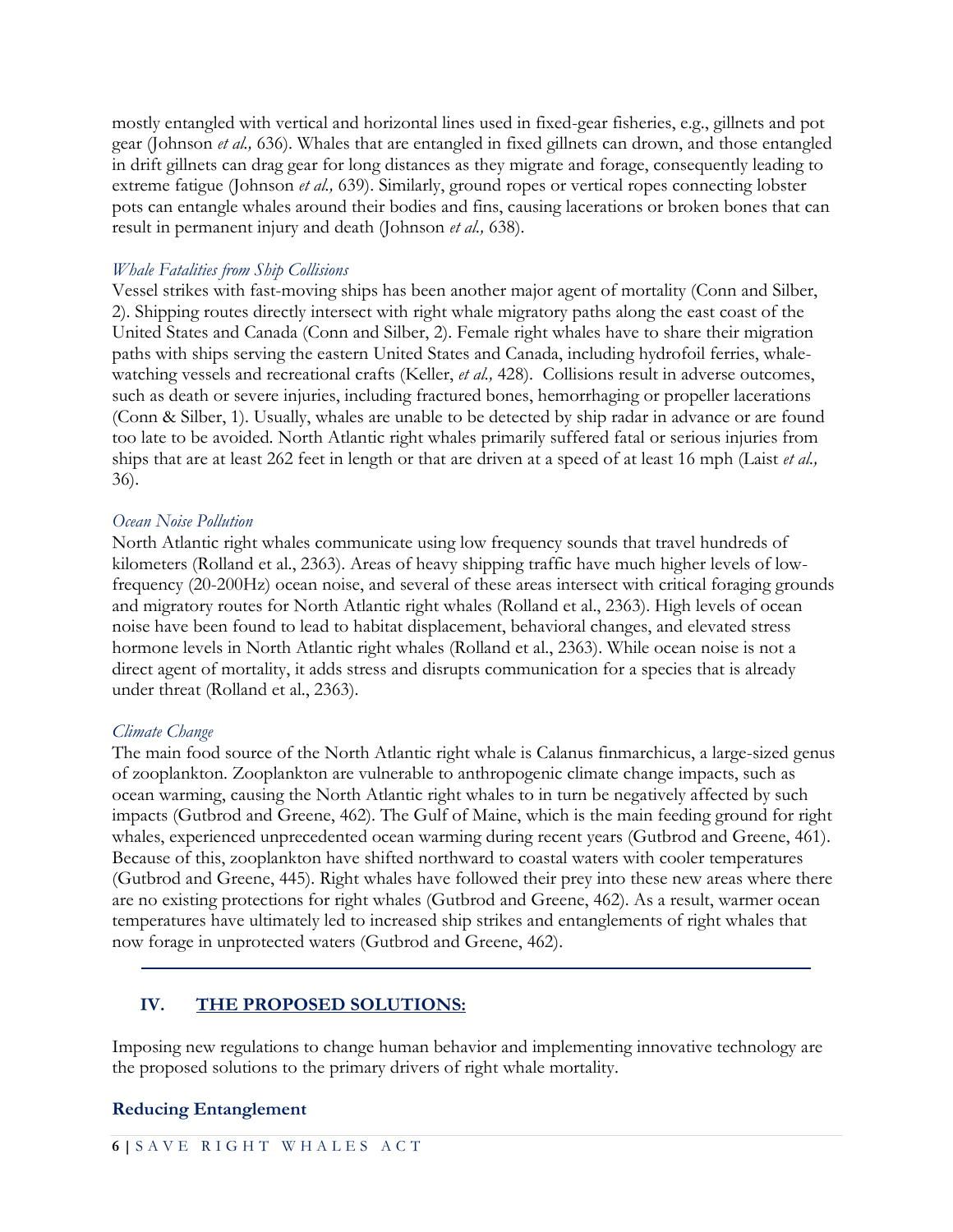The Atlantic Large Whale Reduction (ALWR) plan prohibits the commercial use of traps and pots at certain months of the year in areas that whales are known to frequent (Rogers, 39157). A current proposed solution to reducing entanglement is a technological one called ropeless fishing. Ropeless fishing is the replacement of permanent vertical fishing lines with inflatable bags, spools, and buoys that are stored at the seafloor until they are acoustically signaled to release to the surface (Baumgartner et al., 3). This technology could effectively prevent entanglement from occurring, as no lines are present. However, it is currently illegal in both the US and Canada and would need to be legalized in order to assist in the recovery of North Atlantic right whales (Baumgartner et al., 5). In addition, there are other controversies to this solution, outlined in the table below.

| <b>Pros of Ropeless Fishing</b>                                                                                                                                                                                                                                                                                                                                                                                                                                                                                                                                                                                                                                                                                                                       | <b>Cons of Ropeless Fishing</b>                                                                                                                                                                                                                                                                                                                                                                                                                                                                                                                                                                                                                                                                                                                                                                                                                                                                                                                                                                                                                                                                                                                                                                               |
|-------------------------------------------------------------------------------------------------------------------------------------------------------------------------------------------------------------------------------------------------------------------------------------------------------------------------------------------------------------------------------------------------------------------------------------------------------------------------------------------------------------------------------------------------------------------------------------------------------------------------------------------------------------------------------------------------------------------------------------------------------|---------------------------------------------------------------------------------------------------------------------------------------------------------------------------------------------------------------------------------------------------------------------------------------------------------------------------------------------------------------------------------------------------------------------------------------------------------------------------------------------------------------------------------------------------------------------------------------------------------------------------------------------------------------------------------------------------------------------------------------------------------------------------------------------------------------------------------------------------------------------------------------------------------------------------------------------------------------------------------------------------------------------------------------------------------------------------------------------------------------------------------------------------------------------------------------------------------------|
| No more closed zones: Ropeless fishing<br>would eliminate the need for the ALWR<br>plan and fishers could once again fish in<br>areas that are currently closed for up to<br>three months every year (Rogers, 39157).<br>Fewer traps lost: In Maine, 5-10% of traps<br>are lost every year to strong currents and<br>storms that drag surface buoys and their<br>attached traps away (Canfield). Currents<br>would be of no concern with ropeless<br>fishing, as all the equipment sits on the<br>seafloor.<br>Longer soak times: Not needing to<br>retrieve traps before impending storms<br>allows for longer soak times for the traps<br>which would lead to higher catch yield and<br>lower costs in boat fuel, labor, and time<br>(Desert Star). | <b>Costs:</b> Ropeless equipment prices are<br>$\bullet$<br>incredibly high. The technology ranges from<br>\$1500-\$5000 (Bland) (Desert Star). A<br>regular lobster trap with permanent lines<br>costs just \$60-\$150 and one fisher boat may<br>own up to 800 traps (Venook).<br>Time consuming: Retrieval of traps from<br>$\bullet$<br>the time the acoustic signal is sent to release<br>the lines takes up to 10 minutes, whereas it<br>currently takes around 2 minutes to retrieve<br>a trap with a permanent vertical line (Ball<br>and Partan, 150).<br>Increase in illegal fishing: Ropeless<br>$\bullet$<br>fishing is illegal in the U.S. and Canada<br>because it could enable unregulated and<br>unreported fishing.<br>No surface buoy makes it<br>$\circ$<br>difficult for enforcers to regulate<br>fishing and check for permits.<br>Enforcement costs would<br>increase with the need for more<br>boats and bodies patrolling.<br>Illegal fishing costs the fishing<br>$\circ$<br>industry millions in lost revenue<br>per year and puts marine<br>populations at risk from<br>overfishing (Agnew et al.).<br>Increased ocean noise: Acoustic<br>signals transmitted from the boat to the |

*Entanglement: Controversies to Solutions*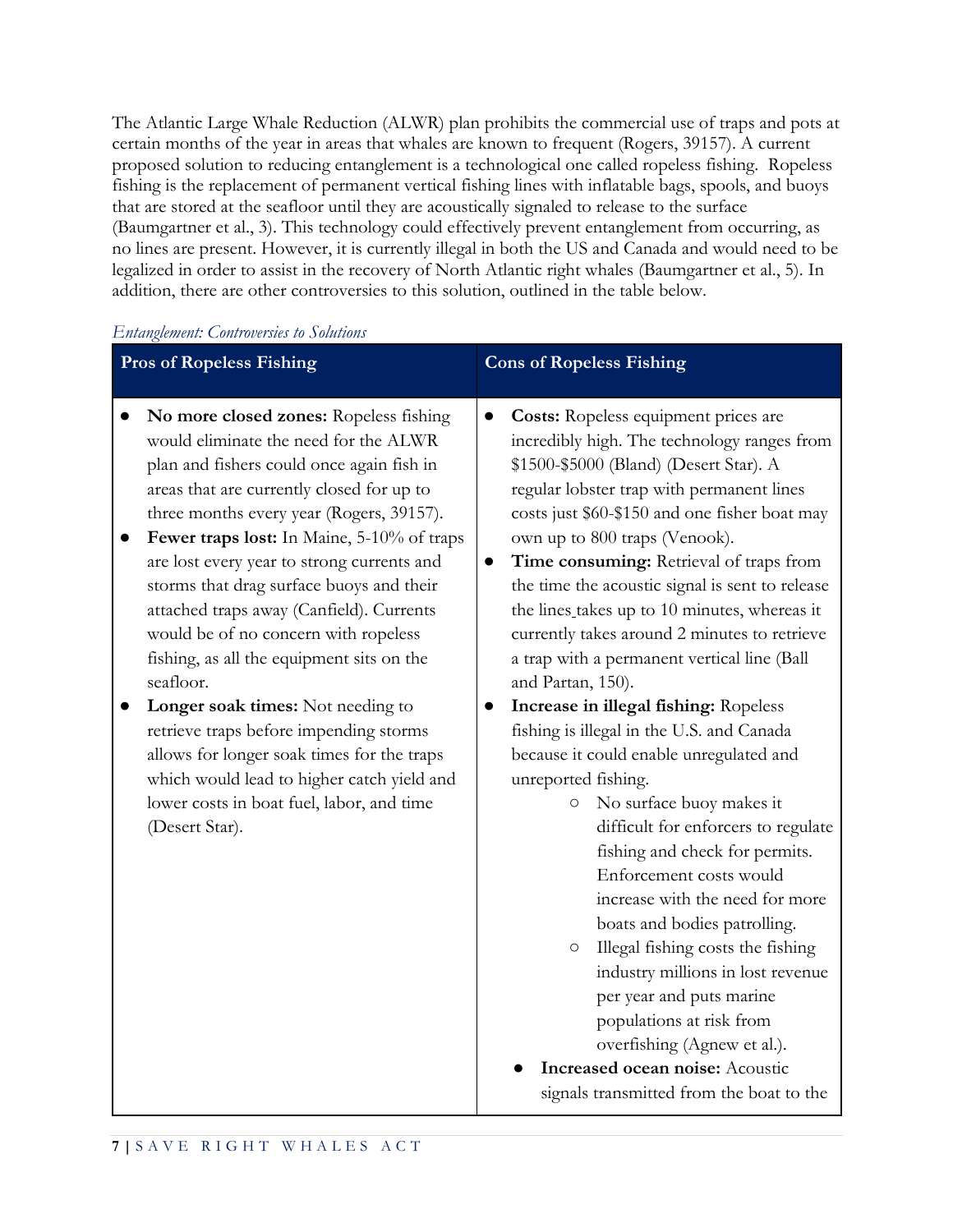|  | trap could alter a whale's hearing from<br>temporary decrease in hearing distance<br>to the very worst-case scenario of<br>permanent hearing loss. Desert Star, a<br>ropeless fishing equipment developer,<br>calculated the safe distance a baleen<br>whale would need to be from the<br>acoustic signal given the intensity of the<br>signal and the hearing threshold of<br>whales, as determined in NOAA's<br>Technical Memorandum (2016). Under<br>constant exposure to the signals, North<br>Atlantic right whales should not be<br>affected if they are at least 1.66 meters<br>from the signal (Desert Star). However,<br>given that one lobster boat could have<br>up to 800 traps in the water at one time<br>(Venook), there is a possibility that the<br>wide use of ropeless fishing could<br>shrink the areas in which whales could<br>freely move with little risk. |
|--|------------------------------------------------------------------------------------------------------------------------------------------------------------------------------------------------------------------------------------------------------------------------------------------------------------------------------------------------------------------------------------------------------------------------------------------------------------------------------------------------------------------------------------------------------------------------------------------------------------------------------------------------------------------------------------------------------------------------------------------------------------------------------------------------------------------------------------------------------------------------------------|
|--|------------------------------------------------------------------------------------------------------------------------------------------------------------------------------------------------------------------------------------------------------------------------------------------------------------------------------------------------------------------------------------------------------------------------------------------------------------------------------------------------------------------------------------------------------------------------------------------------------------------------------------------------------------------------------------------------------------------------------------------------------------------------------------------------------------------------------------------------------------------------------------|

#### **Reducing Ship Strikes**

In 2008, Seasonal Management Areas (SMAs) were established across the northeast coast of the United States. These areas have a speed limit of 10 knots and the location of these areas are based on known right whale migratory routes. However, the areas in which right whales frequent are changing. Even before migratory shifts, only 36 percent of ship strike deaths prior to 2008 occurred within what became SMAs (van der Hoop et al.). Therefore, the proposed solution is to track the whales using acoustic detection buoys to update the locations of SMAs and to alert ships to slow down when near found whales in zones outside of SMAs. A regulated ship speed reduction may increase costs for the shipping industry. Furthermore, the controversies and issues behind the proposed solutions are exacerbated by the right whale migration shifts, which makes it difficult to understand where SMAs need to be established.

#### *Ship Strikes: Controversies in the Shipping Industry:*

The average delay of vessels as a result of reduced speeds in SMAs is 22 minutes, which is translated into \$19.6 million of additional costs per year. The shipping industry is so profitable, however, that \$19.6 million is only 0.1% of annual profits. The additional costs are from missed and extra fuel costs from changing ships' speeds (Nathan Associates Inc.). Increasing SMAs would therefore not have a significant impact on costs. Although, reducing speeds outside of SMAs when acoustic buoys detect nearby whales would further increase fuel costs.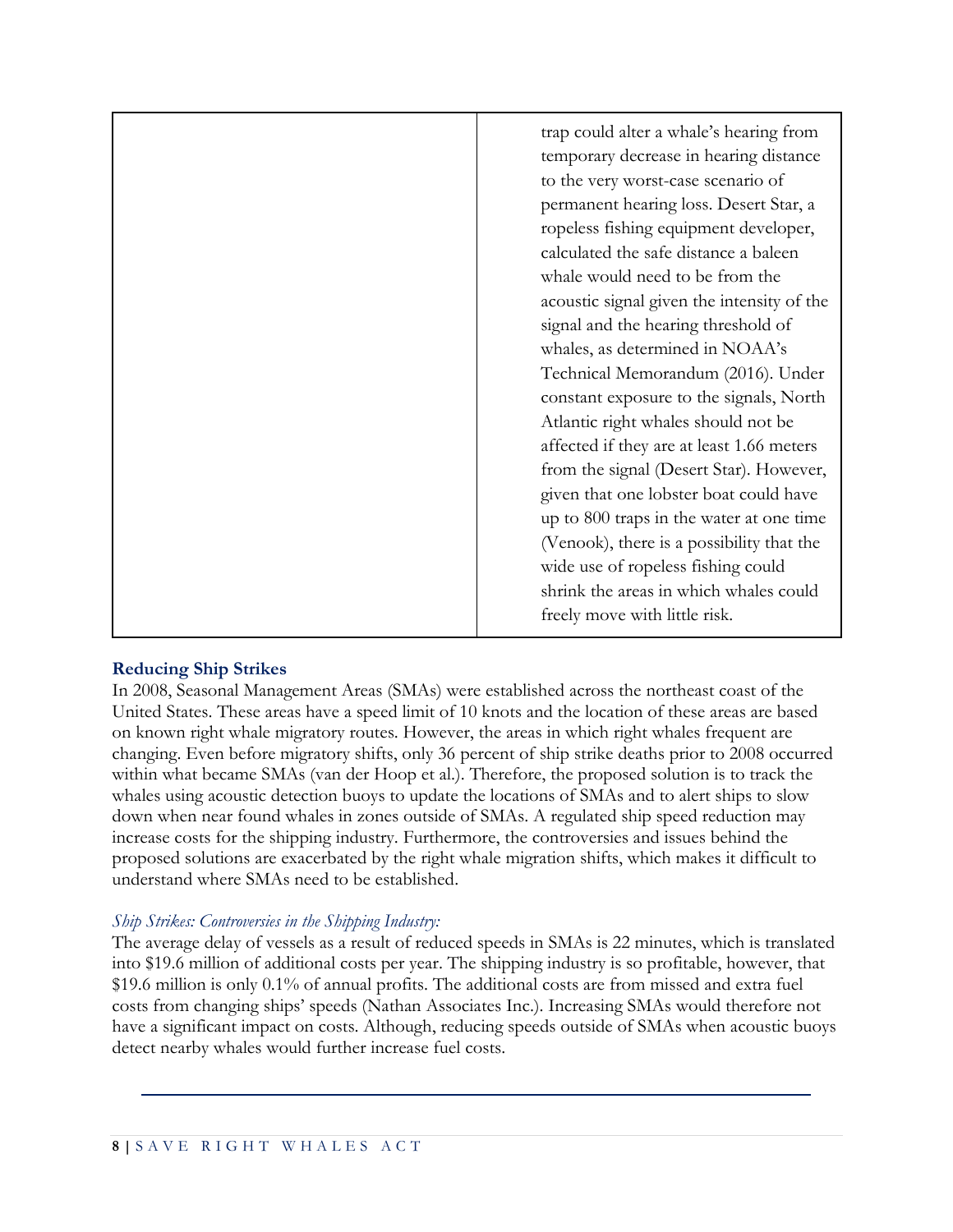## **V. MEASURING SUCCESS:**

With new regulations comes the need for monitoring and enforcement. The main intent of the SAVE Act is to decrease human-drivers of North Atlantic right whale death. Therefore, key performance indicators in measuring success of the SAVE Act include female population sizes, birth rates, and average life expectancy.

A monitoring and evaluation strategy will need to answer the below questions:

- Are North Atlantic right whale populations (with a specific focus on females) increasing?
- Is the birth rate for North Atlantic right whales at a sustainable rate (e.g., replacement rate)?
- Are deaths declining from human-induced causes, including ship strikes and entanglement?
- Are new technologies (e.g., ropeless fishing) being adopted?
- Is ocean noise pollution being measured and reduced?
- Are the United States and Canada implementing a joint zooplankton survey?

| Key Performance Indicator                                                                                                                                                                                                                                                                                                                                                                                   | Defining Success                                                                                                                                                                                                                                             | Challenge(s) in Measuring                                                                                                                                                                                                                                                                                                                                            |
|-------------------------------------------------------------------------------------------------------------------------------------------------------------------------------------------------------------------------------------------------------------------------------------------------------------------------------------------------------------------------------------------------------------|--------------------------------------------------------------------------------------------------------------------------------------------------------------------------------------------------------------------------------------------------------------|----------------------------------------------------------------------------------------------------------------------------------------------------------------------------------------------------------------------------------------------------------------------------------------------------------------------------------------------------------------------|
| <b>Birth Rates:</b> Another important<br>measure of the North Atlantic<br>right whales' future population<br>trend is birth rates. This<br>indicates both the increase or<br>decrease of future populations,<br>as well as the health of current<br>populations. In 2001, a North<br>Atlantic Right whale was<br>expected to have between one to<br>two calves. This is down from<br>more than six in 1980. | Positive birth rate for<br>the entirety of the Act<br>$(10 \text{ years})$<br>Zooplankton<br>population abundance                                                                                                                                            | Possible challenge if<br>$\bullet$<br>range of North<br>Atlantic right whale<br>shifts (though<br>currently births<br>occur off the coast<br>of Georgia and<br>Florida)                                                                                                                                                                                              |
| Life expectancy: Decreasing<br>premature deaths from ship<br>strikes and entanglement would<br>be one of the clearest<br>demonstrations of the Act's<br>success.                                                                                                                                                                                                                                            | Prevention of all deaths<br>from ship strikes and<br>entanglements<br>Regulations on boat<br>speeds and fishing<br>activity in North<br>Atlantic right whale<br>migration areas (e.g.,<br>10-knot speed limit for<br>vessels in certain<br>restricted areas) | Costs associated<br>with Atlantic Ocean-<br>wide survey to<br>Agreement on how<br>to define "death" as<br>not all right whale<br>corpses are found<br>(e.g., one<br>conservation<br>organization states a<br>whale is dead if it<br>has not been seen in<br>six years)<br>Up to $85\%$ of North<br>Atlantic right whales<br>have entanglement<br>scars; challenge in |

#### **Measures for Monitoring and Evaluation:**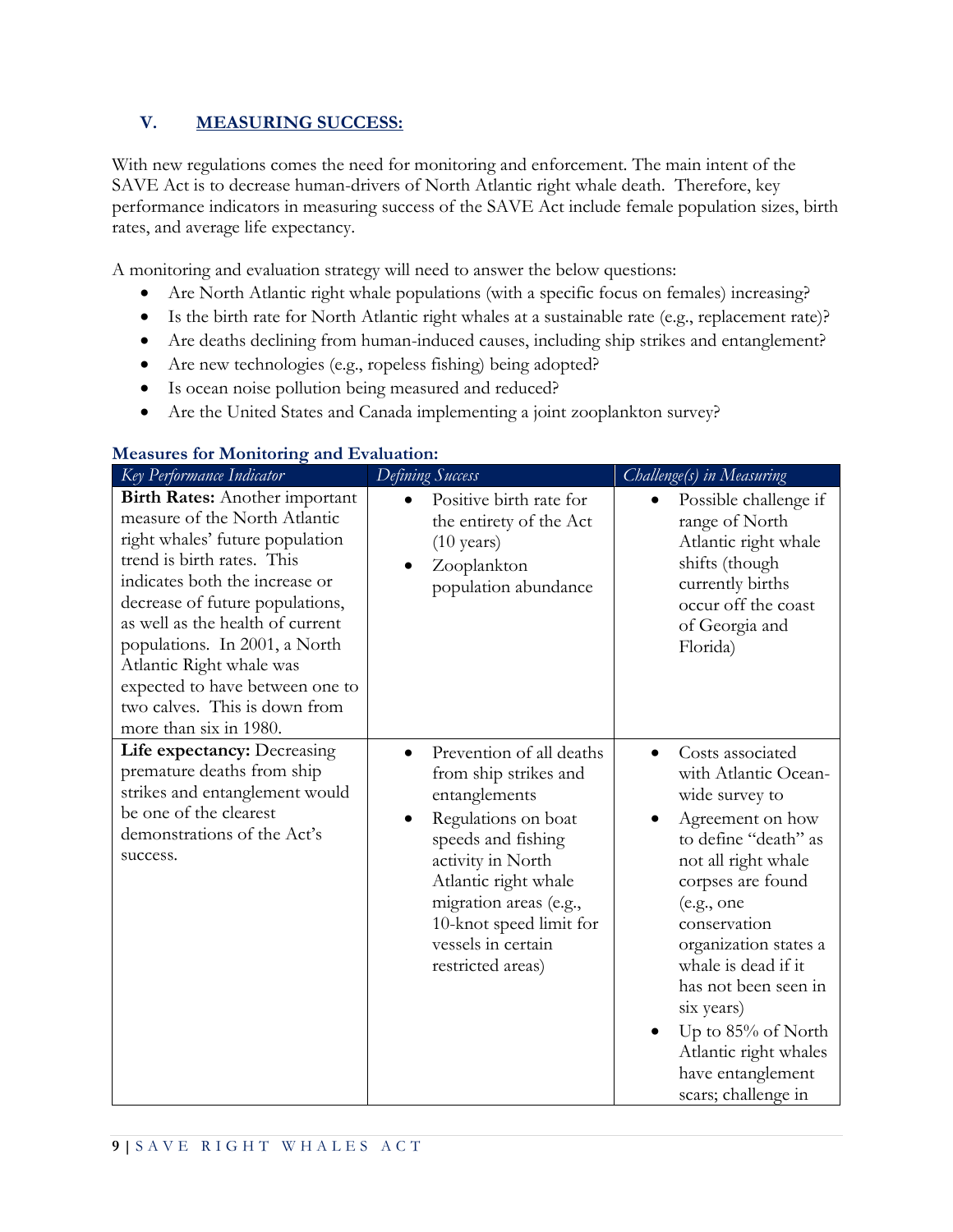|                                                                                                                                                                                                                                                                                                                                                                                                                                                                                                                                                                                 |                                                                                                                                                                                                               | tracking and<br>identifying new scars                                                                                                                                                                                                                                                                                                                                       |
|---------------------------------------------------------------------------------------------------------------------------------------------------------------------------------------------------------------------------------------------------------------------------------------------------------------------------------------------------------------------------------------------------------------------------------------------------------------------------------------------------------------------------------------------------------------------------------|---------------------------------------------------------------------------------------------------------------------------------------------------------------------------------------------------------------|-----------------------------------------------------------------------------------------------------------------------------------------------------------------------------------------------------------------------------------------------------------------------------------------------------------------------------------------------------------------------------|
| Female Population: One<br>important measure in evaluating<br>right whale population recovery<br>is the population size of female<br>whales.                                                                                                                                                                                                                                                                                                                                                                                                                                     | Preventing the<br>$\bullet$<br>premature deaths of<br>two or more female<br>right whales per year is<br>projected to increase<br>the population growth<br>rate to replacement<br>levels (Fujiwara et al.)     | Costs associated<br>$\bullet$<br>with Atlantic Ocean-<br>wide survey<br>Will require<br>cooperation with<br>Canada<br>All deaths are not<br>currently reported<br>(disincentives by<br>shipping and fishing<br>boats to do so)<br>Requires an<br>understanding of<br>indirect drivers of<br>fertility (e.g.,<br>zooplankton<br>abundance, ocean<br>warming, ocean<br>noise) |
| <b>U.S.-Canadian Cooperation:</b><br>The Act states that, "to the<br>extent practicable, coordinate<br>with the Government of Canada<br>to develop a transboundary<br>understanding of plankton<br>abundance and distribution."<br>The North Atlantic right whale<br>range extends from the southern<br>tip of the United States to<br>southeast Canada, and<br>zooplankton populations are<br>most abundant in the colder,<br>North Atlantic waters. The<br>United States cannot therefore<br>unilaterally conduct surveys to<br>understand zooplankton<br>migration patterns. | Cooperation<br>$\bullet$<br>agreements or<br>coordination between<br>the U.S. and Canadian<br>governments in<br>conducting<br>zooplankton surveys                                                             | The range of the<br>$\bullet$<br>North Atlantic right<br>whale may have the<br>potential to extend<br>to international<br>waters, and require<br>further multilateral<br>agreements<br>Will require<br>cooperation with<br>conservation<br>organizations and<br>local government<br>stakeholders                                                                            |
| <b>Creation and Adoption of</b><br>New Technologies: The Act<br>provides grants and funding for<br>exploration of new technologies<br>to decrease the mortality<br>incidences from ship strikes and<br>entanglement.                                                                                                                                                                                                                                                                                                                                                            | Disbursement of full<br>$\bullet$<br>funding available under<br>the Act (\$5 million<br>annually for 10 years)<br>Technology like<br>ropeless fishing being<br>legalized and adopted<br>in the next ten years | Ropeless fishing is<br>$\bullet$<br>still illegal in the U.S.<br>Costs of adopting<br>$\bullet$<br>new technologies<br>will be steep                                                                                                                                                                                                                                        |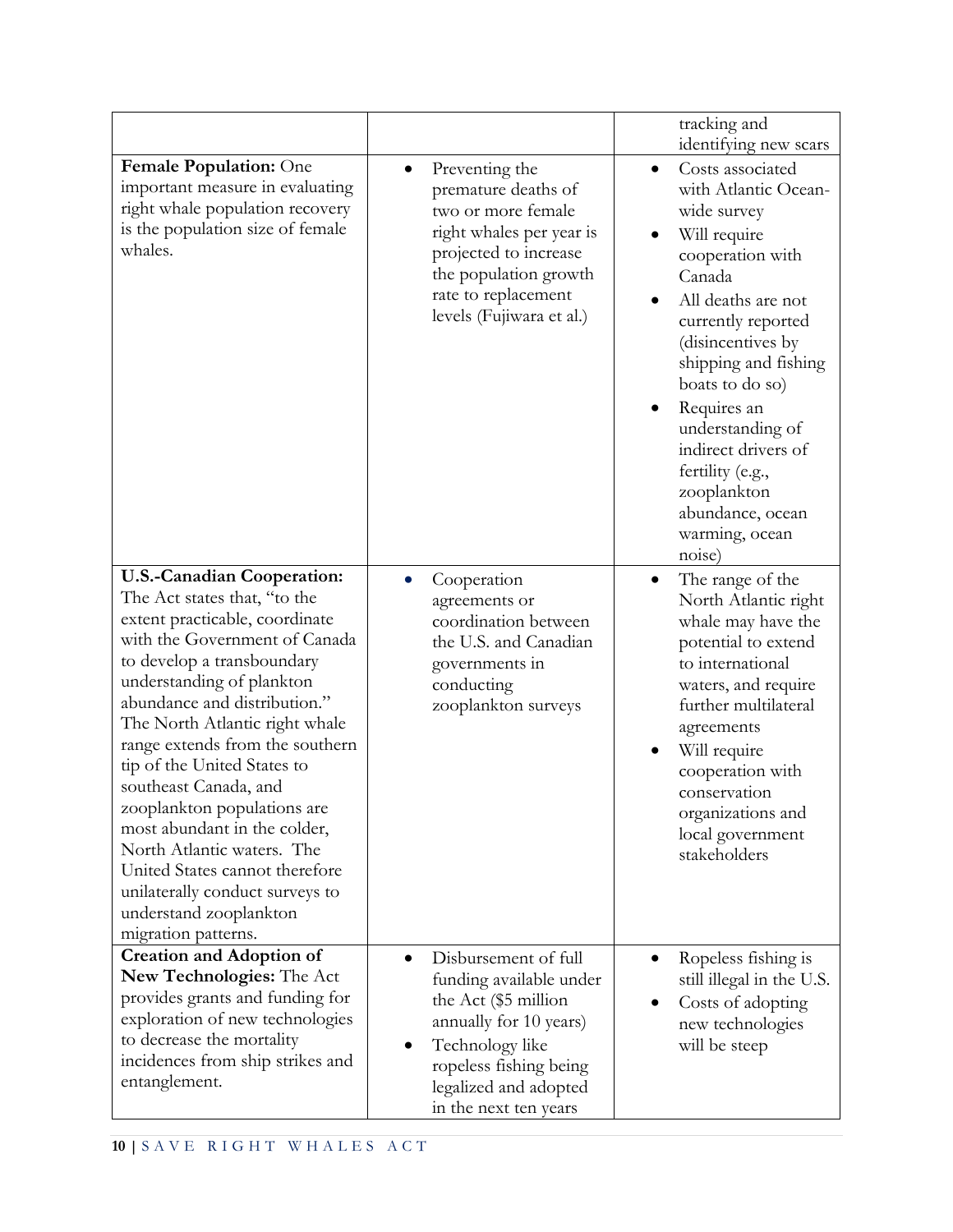| <b>Reduction of Ocean Noise:</b><br>Ocean noise interferes with<br>whale communication and is<br>believed to lead to stress and<br>even potentially have negative<br>impacts on reproduction. | Decrease in overall<br>ocean noise due to<br>shipping traffic,<br>fracking, and | Challenges of<br>measuring ocean<br>noise across<br>thousands of miles<br>The implementation<br>$\bullet$<br>of ropeless fishing<br>would increase<br>ocean noise<br>pollution (given the<br>ropeless technology<br>relies on<br>transmitters) |
|-----------------------------------------------------------------------------------------------------------------------------------------------------------------------------------------------|---------------------------------------------------------------------------------|------------------------------------------------------------------------------------------------------------------------------------------------------------------------------------------------------------------------------------------------|
|-----------------------------------------------------------------------------------------------------------------------------------------------------------------------------------------------|---------------------------------------------------------------------------------|------------------------------------------------------------------------------------------------------------------------------------------------------------------------------------------------------------------------------------------------|

## **VI. CONCLUSION:**

Total extinction of the North Atlantic right whales will bring further ecological impacts. North Atlantic right whales play an important role in the nutrient cycle of their habitat. Right whales produce fecal matter that has high concentrations of two essential nutrients: NH+ and PO3- (Roman et al., 1). Plankton consume the two nutrients in fecal plumes from whales (Roman et al.,1). Thus, North Atlantic right whales provide nitrogen and phosphorous to stimulate plankton growth (Roman et al.,1).

It has also been found that without marine predator species like North Atlantic right whales, prey populations can grow so large that they threaten their own food supply. North Atlantic right whales keep zooplankton populations in check by each consuming more than two thousand pounds of zooplankton every day. In this sense, North Atlantic right whales are key in maintaining the food chain equilibrium in the ocean ecosystem. (Hammershlag et al., 370).

Beyond these ecological considerations, there are ethical and moral ones as well. There is not much time left for the North Atlantic right whale species to recover and extinction is permanent. The Act's solutions would take years to implement and require political will. Nonetheless, imposing new regulations and implementing innovative technology is worth trying, as it is all we have left to save the North Atlantic right whale from extinction.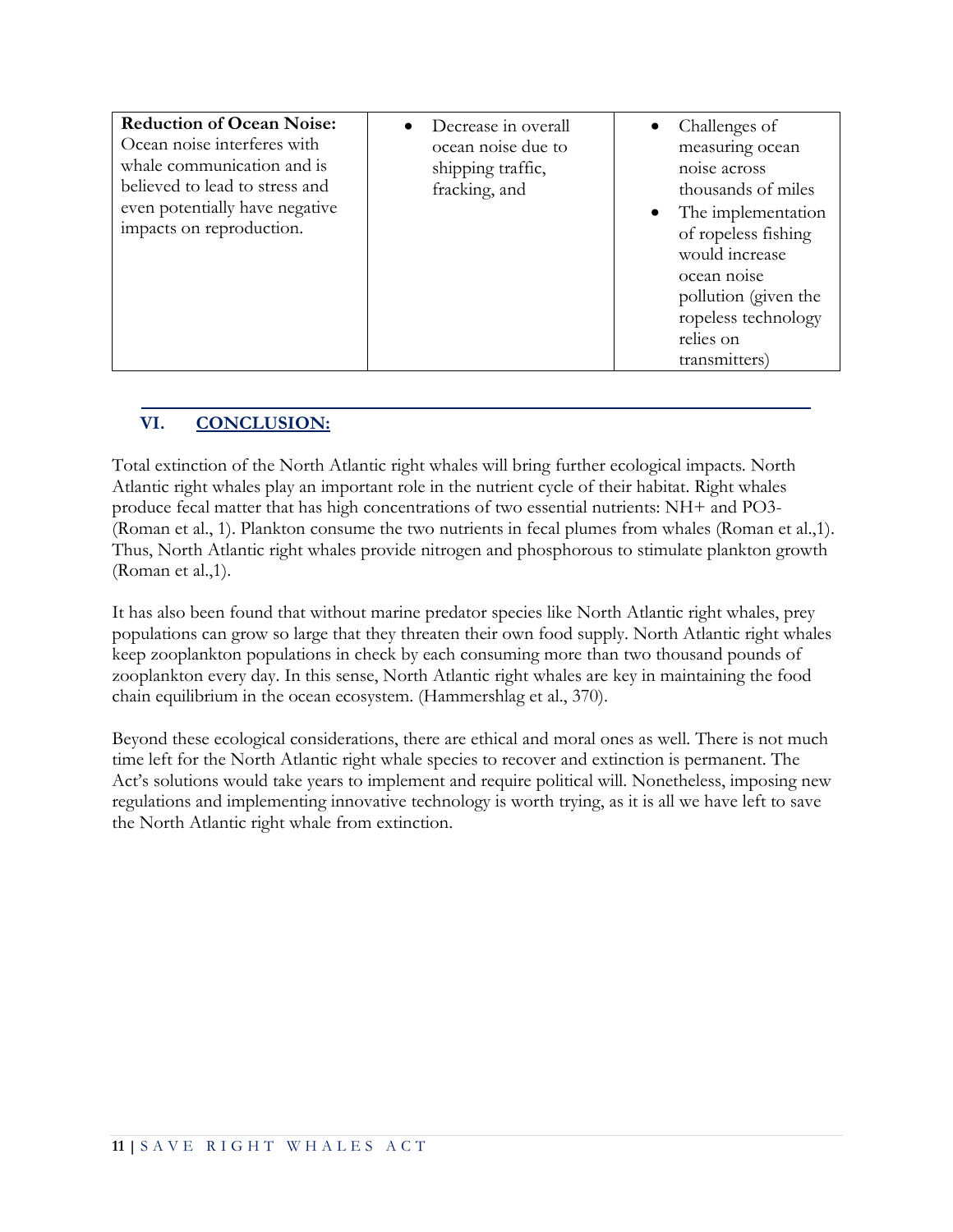#### **WORK CITED:**

- Abel, David. "Fishing Areas off Cape Cod Reopened for Lobstermen The Boston Globe." BostonGlobe.com, The Boston Globe, 10 May 2019, http://www.bostonglobe.com/metro/2019/05/09/lobstermen-plan-rally-plymouthprotest-closure-fishing-areas-off-cape-cod/ocT3A0SidX0H35TjiweHCL/story.html.
- Agnew, David J., et al. "Estimating the Worldwide Extent of Illegal Fishing." Plos One, vol. 4, no. 2, doi:https://doi.org/10.1371/journal.pone.0004570.
- "Basic Facts About Right Whales." *Defenders of Wildlife*, 10 Jan. 2019, defenders.org/north-atlanticright-whale/basic-facts.
- Baumgartner, Mark, Tim Werner, and Michael Moore. "Urgent Need for Ropeless Fishing; Removing End Lines to Protect Right Whales." Sea Technology, 2019. https://ropeless.org/wp-content/uploads/sites/112/2019/05/ST\_Urgent-Need.pdf.

Bland, Alastair. "To Save the Whales, Crab Fishers Are Testing Ropeless Gear." Hakai Magazine, June 24, 2019.

https://www.hakaimagazine.com/news/to-save-the-whales-crab-fishers-are-testingropeless-gear/.

- Butman, Cheryl Ann, et al. "Whaling Effects on Deep-Sea Biodiversity." *Conservation Biology*, vol. 9, no. 2, 1995, pp. 462–464., doi:10.1046/j.1523-1739.1995.9020462.x.
- Canfield, Clarke. "Lost Traps Posing a Threat to Maine's Lobster Industry." Boston.Com, 27 Nov. 2009. The Boston Globe, [http://archive.boston.com/news/local/maine/articles/2009/11/27/lost\\_traps\\_posing\\_a\\_t](http://archive.boston.com/news/local/maine/articles/2009/11/27/lost_traps_posing_a_threat_to_maines_lobster_industry/) [hreat\\_to\\_maines\\_lobster\\_industry/.](http://archive.boston.com/news/local/maine/articles/2009/11/27/lost_traps_posing_a_threat_to_maines_lobster_industry/)
- Conn, P. B., and G. K. Silber. "Vessel Speed Restrictions Reduce Risk of Collision-Related Mortality for North Atlantic Right Whales." *Ecosphere*, vol. 4, no. 4, 2013, doi:10.1890/es13-00004.1.
- Frasier, T. R., et al. "Patterns of Male Reproductive Success in a Highly Promiscuous Whale Species: The Endangered North Atlantic Right Whale." Molecular Ecology, vol. 16, no. 24, 2007, pp. 5277–5293., doi:10.1111/j.1365-294x.2007.03570.x.
- Fujiwara, Masami, and Hal Caswell. "Demography of the Endangered North Atlantic Right Whale." Nature, vol. 414, no. 6863, 2001, pp. 537–541., doi:10.1038/35107054.
- Greenhalgh, Emily. "2018 Right Whale Population Update." *Center For Ocean Life*, [www.andersoncabotcenterforoceanlife.org/blog/2018-right-whale-report-card/.](http://www.andersoncabotcenterforoceanlife.org/blog/2018-right-whale-report-card/)
- "H.R.1568 116th Congress (2019-2020): SAVE Right Whales Act." *Congress.gov*, 116th Congress, 1 May 2019, [www.congress.gov/bill/116th-congress/house-bill/1568/text.](http://www.congress.gov/bill/116th-congress/house-bill/1568/text)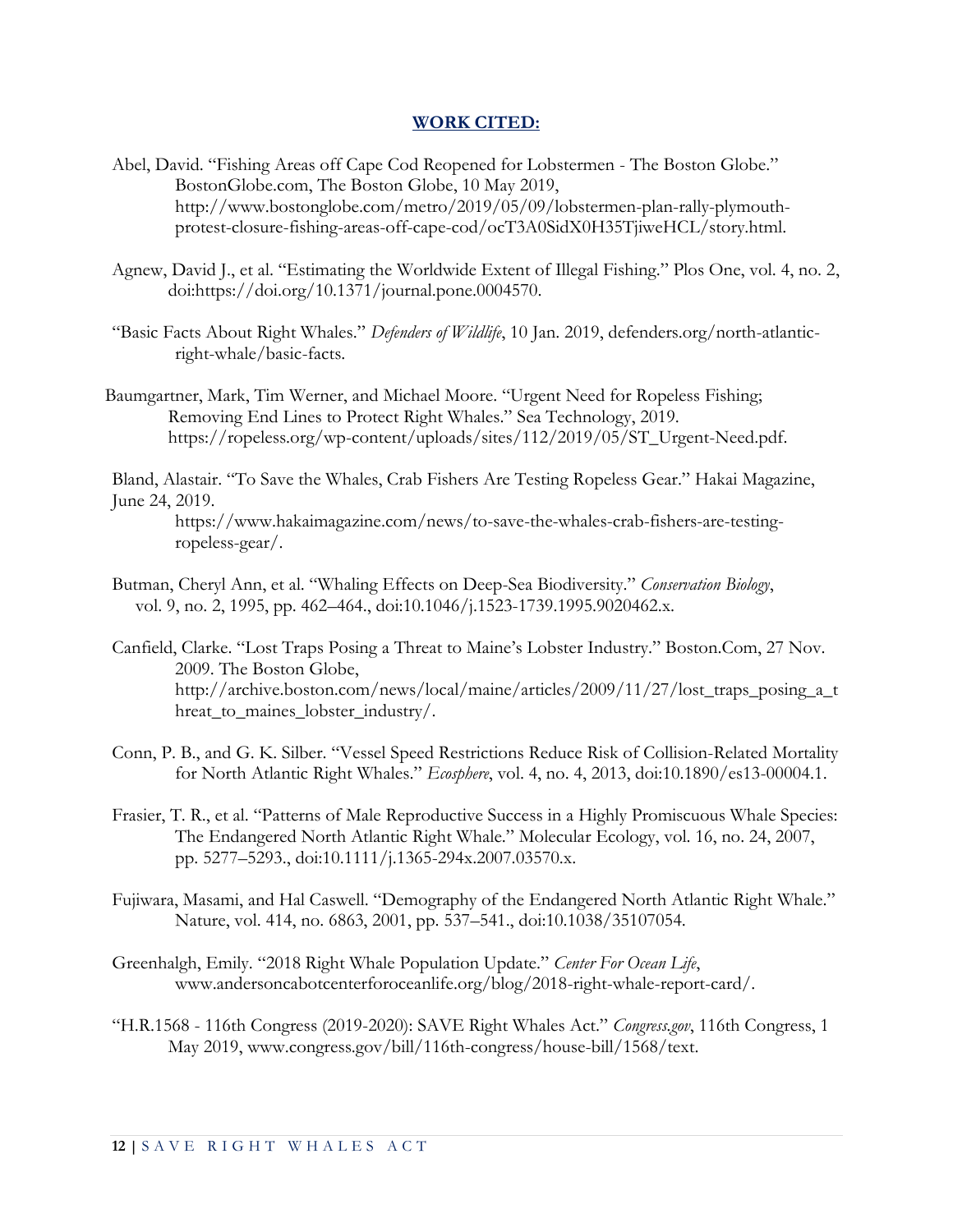- Hoop, Julie M. van der, et al. "Vessel Strikes to Large Whales Before and After the 2008 Ship Strike Rule." Conservation Letters, vol. 8, no. 1, 2015, pp. 24–32. Wiley Online Library, doi:10.1111/conl.12105.
- Johnson, Amanda, et al. "Fishing Gear Involved In Entanglements Of Right And Humpback Whales." *Marine Mammal Science*, vol. 21, no. 4, 2005, pp. 635–645., doi:10.1111/j.17487692.2005.tb01256.x.
- Keller, Cherie A., et al. "North Atlantic Right Whale Distribution In Relation To Sea-Surface Temperature In The Southeastern United States Calving Grounds." *Marine Mammal Science*, vol. 22, no. 2, 2006, pp. 426–445., doi:10.1111/j.1748-7692.2006.00033.x.
- Kraus, Scott, et al. "North Atlantic Right Whales in Crisis." Ecology, vol. 309, no. 5734, 22 July 2005, pp. 561–562., doi:10.1126/science.1111200.
- Hammerschlag, Neil, et al. "Ecosystem Function and Services of Aquatic Predators in the Anthropocene." *Trends in Ecology & Evolution*, vol. 34, no. 4, 2019, pp. 369–383., doi:10.1016/j.tree.2019.01.005
- Laist, David W., et al. "Collisions Between Ships And Whales." *Marine Mammal Science*, vol. 17, no. 1, 2001, pp. 35–75., doi:10.1111/j.1748-7692.2001.tb00980.x.
- Mayo, Charles A., and Marilyn K. Marx. "Surface Foraging Behaviour of the North Atlantic Right Whale, Eubalaena Glacialis, and Associated Zooplankton Characteristics." *Canadian Journal of Zoology*, vol. 68, no. 10, 1990, pp. 2214–2220., doi:10.1139/z90-308.
- Meyer-Gutbrod, Erin L., and Charles H. Greene. "Uncertain Recovery of the North Atlantic Right Whale in a Changing Ocean." Global Change Biology, vol. 24, no. 1, 2017, pp. 455–464., doi:10.1111/gcb.13929.
- Moulton, Seth. *Text - H.R.1568 - 116th Congress (2019-2020): SAVE Right Whales Act*. 1 May 2019, https://www.congress.gov/bill/116th-congress/house-bill/1568/text.
- Mullen, Kaitlyn A., et al. "Has designating and protecting critical habitat had an impact on endangered North Atlantic right whale ship strike mortality?" *Marine Policy*, Vol. 42, Nov. 2013, Pgs. 293-304, [https://doi.org/10.1016/j.marpol.2013.03.021.](https://doi-org.ezproxy.cul.columbia.edu/10.1016/j.marpol.2013.03.021)

Myers, Hannah J., et al. "Ropeless fishing to prevent large whale entanglements: Ropeless Consortium

report." *Marine Policy*, Vol. 107, Sept. 2019, https://doi.org/10.1016/j.marpol.2019.103587.

- National Oceanic and Atmospheric Administration. "North Atlantic Right Whale." *NOAA Fisheries*, [www.fisheries.noaa.gov/species/north-atlantic-right-whale.](http://www.fisheries.noaa.gov/species/north-atlantic-right-whale)
- "New Protective Measures Announced for North Atlantic Right Whales | CBC News." *CBCnews*, CBC/Radio Canada, 8 July 2019, [www.cbc.ca/news/canada/nova-scotia/new-protective](http://www.cbc.ca/news/canada/nova-scotia/new-protective-measures-announced-for-north-atlantic-right-whales-1.5204452)[measures-announced-for-north-atlantic-right-whales-1.5204452.](http://www.cbc.ca/news/canada/nova-scotia/new-protective-measures-announced-for-north-atlantic-right-whales-1.5204452)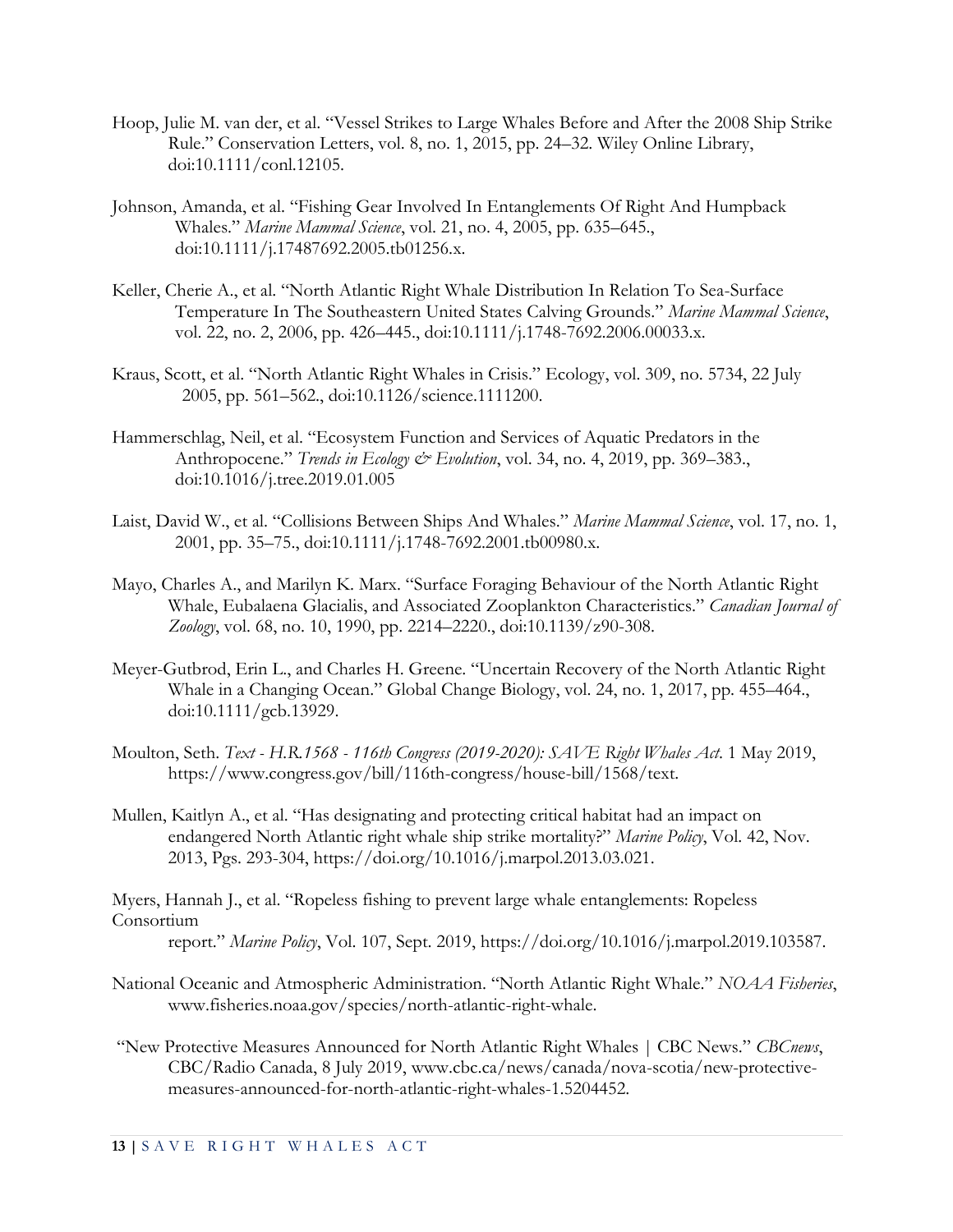- NOAA. "North Atlantic Right Whale." *NOAA Fisheries*, National Oceanic and Atmospheric Administration, [www.fisheries.noaa.gov/species/north-atlantic-right-whale.](http://www.fisheries.noaa.gov/species/north-atlantic-right-whale)
- Paros, Reginalds, "10 Facts You Didn't Know About North Atlantic Right Whales", July 30<sup>th</sup>, 2018, https://oceanconservancy.org/blog/2018/07/30/10-facts-didnt-know-north-atlantic-rightwhales/.
- Pendleton D.E., Pershing A.J., Brown M.W., Mayo C.A., Kenney R.D., Record N.R., Cole T.V.N., "Regional-scale mean copepod concentration indicates relative abundance of North Atlantic right whales." *Marine Ecology Progress Series*, 378:211-225. https://doi.org/10.3354/meps07832.
- Pettis, HM *et al*. "North Atlantic Right Whale Consortium 2018 Annual Report Card" North Atlantic Whale Consortium. 2018. [Link](https://www.narwc.org/uploads/1/1/6/6/116623219/2018report_cardfinal.pdf)
- "Plankton Portal." *Plankton Portal*, blog.planktonportal.org/.
- Rogers, John G. "Taking of Marine Mammals Incidental to Commercial Fishing Operations; Atlantic Large Whale Take Reduction Plan Regulations." Federal Register, vol. 62, no. 140, July 1997, https://www.govinfo.gov/content/pkg/FR-1997-07-22/pdf/97-18997.pdf.
- Roland, Rosalind, et al. "Evidence That Ship Noise Increases Stress in Right Whales." Proceedings of The Royal Society, vol. 279, 8 Feb. 2012, pp. 2363–2368., doi:10.1098/rspb.2011.2429.
- Roman, Joe, et al. "Endangered Right Whales Enhance Primary Productivity in the Bay of Fundy." *PLOS ONE*, vol. 11, no. 6, June 2016, p. e0156553. *PLoS Journals*, doi:10.1371/journal.pone.0156553.
- "Ropeless Conversion." Desert Star Systems LLC, 16 May 2018, [http://www.desertstar.com/ropeless-fishing/considerations.](http://www.desertstar.com/ropeless-fishing/considerations)
- Soldevilla M.S., Rice A.N., Clark C.W., Garrison L.P. "Passive acoustic monitoring on the North Atlantic right whale calving grounds." *Endangered Species Research*, Vol. 25:115-140. [https://doi.org/10.3354/esr00603.](https://doi-org.ezproxy.cul.columbia.edu/10.3354/esr00603)
- Venook, Jeremy. "Consider the Lobsterman." The Atlantic, 28 Oct. 2016, [https://www.theatlantic.com/business/archive/2016/10/consider-the](https://www.theatlantic.com/business/archive/2016/10/consider-the-lobsterman/505691/)[lobsterman/505691/.](https://www.theatlantic.com/business/archive/2016/10/consider-the-lobsterman/505691/)
- Wahlquist, Calla, "Endangered whales won't reach half of pre-hunting numbers by 2100, study says", https://www.theguardian.com/environment/2017/aug/22/endangered-whales-wontreach-half-of-pre-hunting-numbers-by-2011-study-says
- Yong, Ed. "North Atlantic Right Whales Are Dying in Horrific Ways." *The Atlantic*, Atlantic Media Company, 28 June 2019, [www.theatlantic.com/science/archive/2019/06/1-north-atlantic](http://www.theatlantic.com/science/archive/2019/06/1-north-atlantic-right-whales-have-died-month/592840/)[right-whales-have-died-month/592840/.](http://www.theatlantic.com/science/archive/2019/06/1-north-atlantic-right-whales-have-died-month/592840/)